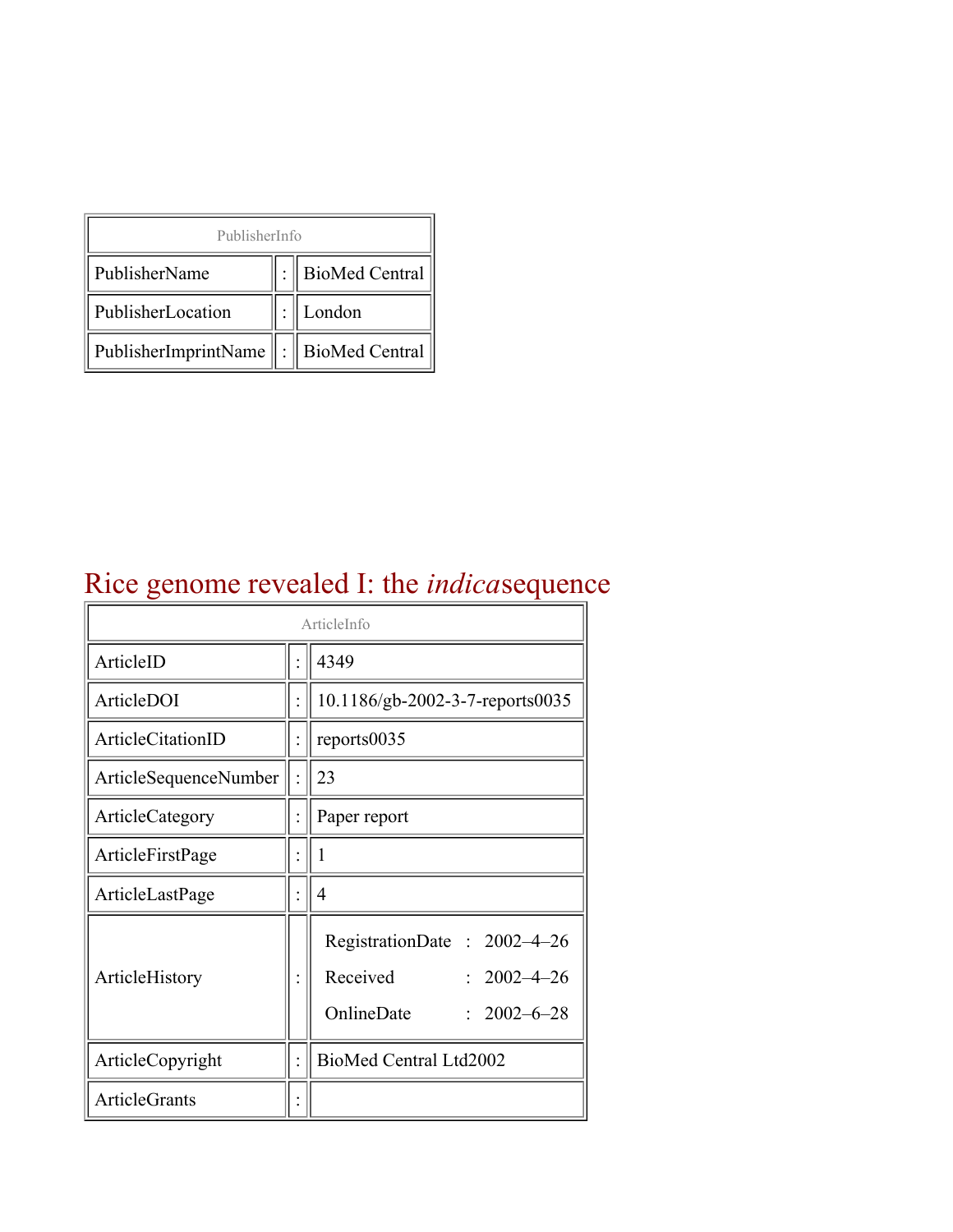#### Jean-Nicolas Volff

#### Abstract

Together with the *japonica*rice genome sequence, this publicly available draft sequence of the *indica* rice genome should boost the genetic improvement of rice and other cereal crops

# Significance and context

Rice (*Oryza sativa*) is the staple crop for more than half of the world's population. As well as its immense economic value, rice's intrinsic genomic characteristics predestined it to become, after the thale cress *Arabidopsis thaliana*, one of the first plants with a completely sequenced genome. Sequencing the 'small' gene-rich part of the rice genome (400-450 million base pairs, Mbp) should boost studies on other cereals, including wheat (3,000 Mbp) and maize (16,000 Mbp), both of which have much larger genomes but similar gene content and order. The importance of the rice genome is underlined by the existence of several parallel, sometimes collaborating, sequencing projects being carried out by different academic institutions and biotechnology companies. Two *O. sativa*subspecies - *japonica*and *indica* - are the main subspecies grown agriculturally. Yu *et al.* report the draft sequence of the genome of *O. sativa*ssp. *indica*, the major rice subspecies grown in China and other parts of the Asia-Pacific region. The sequencing team is a collaboration between scientists from the Beijing Genomics Institute and other Chinese academic institutions. In the same issue of *Science*, the sequence of a variety of the *japonica* subspecies is reported by a team from the Swiss agricultural company Syngenta and the US biotech company Myriad Genetics (see related report - *Genome Biology* **3**[\(7\):reports0036\)](http://genomebiology.com/2002/3/7/reports/0036/).

#### Key results

Using the whole-genome shotgun strategy, a method based mainly on random sequencing that has already been successfully applied to the fly and human genomes, Yu *et al.* estimated the size of the rice genome at 466 Mbp and succeeded in determining 362 Mbp of genomic sequence disrupted by about 100,000 gaps. The predicted number of genes (46,022-55,615) indicates that rice has more genes than *Arabidopsis* (estimated at 25,498 genes). This can be explained by additional duplication events in the rice lineage after its separation from the *Arabidopsis* lineage about 150-200 million years ago. The extreme divergence of some of the resulting duplicates might explain why 50% of the rice genes predicted by Yu *et al*. have no obvious homologs in *Arabidopsis* and other organisms. The mean gene size in rice was 4.5 kb, as compared to 2.4 kb in *Arabidopsis* and 72 kb in humans. In contrast to the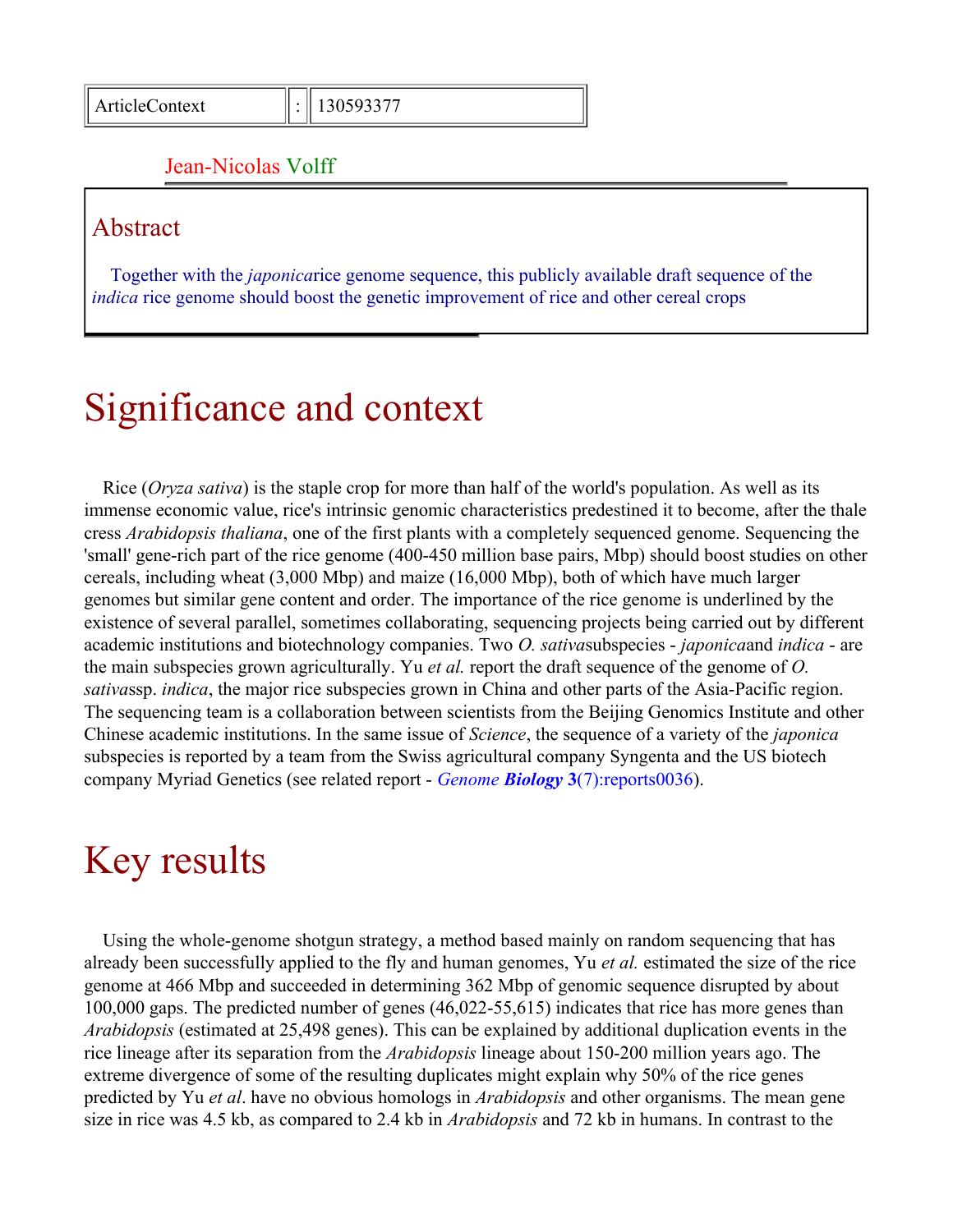situation in the human genome, transposon sequences in rice were mainly found in intergenic regions rather than in introns. Yu *et al.* observed a gradient in both GC content and codon usage in proteincoding rice sequences, with the 5' end being typically up to 25% richer in GC than the 3' end.

### Links

Some commentaries on the sequencing of the rice genome are available free of charge from [The rice](http://www.sciencemag.org/feature/data/rice/index.shtml) [genome](http://www.sciencemag.org/feature/data/rice/index.shtml) index page at the *Science* website. The draft sequence of the genome of *O. sativa*ssp. *indica* reported by Yu *et al*. can be downloaded freely from [Rice GD](http://btn.genomics.org.cn/rice) and is also available through the National Center for Biotechnology Information (NCBI) *Oryza sativa*[\(rice\) genome view,](http://www.ncbi.nlm.nih.gov/cgi-bin/Entrez/map_search?chr=rice.inf) along with other rice sequences in the public domain. The Myriad Genetics/Syngenta draft sequence of *O. sativa*ssp. *japonica*Nipponbare is available to academic researchers under certain conditions from the [Torrey Mesa](http://portal.tmri.org/rice/) [Research Institute - the rice genome](http://portal.tmri.org/rice/) page. Information about the Japanese-led public International Rice Genome Sequencing Project (IRGSP) with links to the different institutions involved and to sequences deposited in public databases can be found at the [Academia Sinica Plant Genome Center.](http://genome.sinica.edu.tw/irgsp.htm)

#### Reporter's comments

There is no doubt that the draft sequences of the rice genome by Yu *et al.* and by Goff *et al.* (see related report - *Genome Biology* **3**[\(7\):reports0036\)](http://genomebiology.com/2002/3/7/reports/0036/) are milestones in rice research that should help us to understand the physiology, developmental biology, genetics and evolution of cereals and other plants and to boost the improvement of species important for agriculture. The draft sequences, of course, still contain numerous gaps. The generation of a highly accurate, mainly gap-free genome sequence should be accelerated through collaboration with the IRGSP, which is sequencing mapped clones, and to which the agricultural company Monsanto has donated its rice sequence data. In the future, functional genomics will be needed to determine the exact number of genes and their function(s) in rice, particularly those genes that are apparently specific to plants, and genes present in rice but not in *Arabidopsis*. Comparative genomics, particularly between different cereal species, should allow the molecular characterization of loci already identified by classical genetics as potential targets for improvement of agricultural varieties.

# Table of links

#### *[Science](http://www.sciencemag.org/)*

*Genome Biology* **3**(7)[:reports0036](http://genomebiology.com/2002/3/7/reports/0036/)

[The rice genome](http://www.sciencemag.org/feature/data/rice/index.shtml)